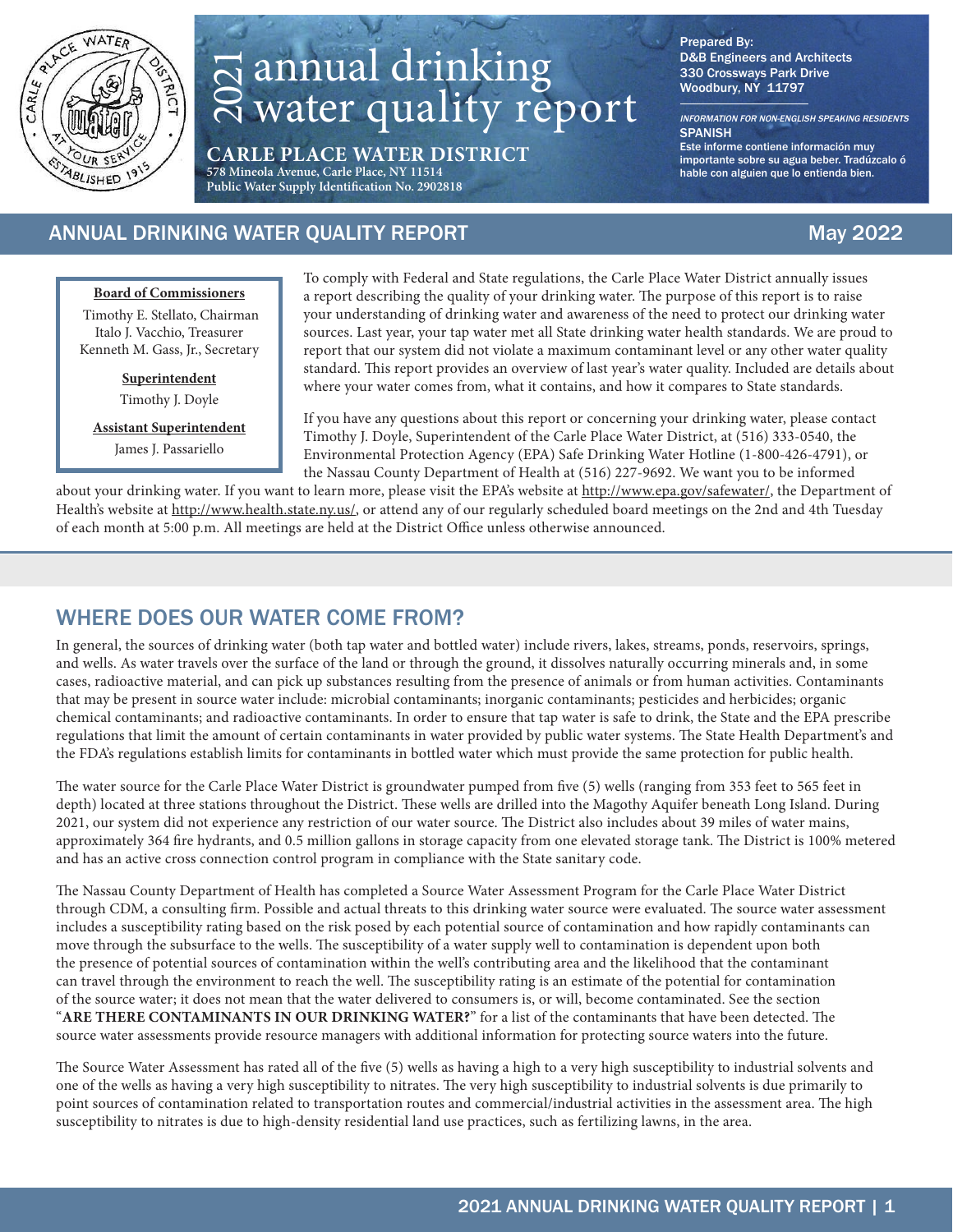A copy of the assessment, including a map of the assessment area, can be obtained by contacting the Nassau County Department of Health.

#### HOW IS OUR DRINKING WATER TREATED?

Disinfection is required by the Nassau County Department of Health. The District disinfects its water supply with tablet chlorine at each pumping station. Sodium hydroxide is routinely added at all well stations to maintain optimum pH levels and reduce corrosivity. Wells 1A and 2R are treated for volatile organic chemicals using packed tower aeration (air stripping tower). These wells are also treated by a nitrate removal facility (ion exchange) for elevated nitrates.

### FACTS AND FIGURES

Our water system serves approximately 8,975 residents through 3,085 service connections. The total water produced in 2021 was 536,146,800 gallons. The daily average of water treated and pumped into the distribution system is 1,468,895 gallons. The highest pumpage occurred on June 28, 2021. The pumpage on that day was 2,902,000 gallons. The amount of water delivered to all customers was 467,910,000 gallons. Of this gallonage, the amount delivered to residential customers specifically was 339,529,000 gallons. This leaves an unaccounted-for total of 68,236,800 gallons (12.7 % of the total amount produced). This water was used to flush mains; fight fires; fill road sweepers and tanker trucks; and during water main breaks, leakage in mains and water services, and unauthorized use of hydrants. In general terms, during 2021, Carle Place Water District residential customers were charged an approximate annual cost of \$129.00 and had an annual average residential water use of 129,000 gallons.

#### ARE THERE CONTAMINANTS IN OUR DRINKING WATER?

As the State regulations require, we routinely test your drinking water for numerous contaminants. These contaminants include: total coliform, Escherichia coliform, turbidity, inorganic compounds, nitrate, nitrite, lead and copper, volatile organic compounds, trihalomethanes, haloacetic acids, radiological and synthetic organic compounds. The State allows us to test for some contaminants less than once per year because the concentrations of these contaminants do not change frequently. Some of our data, though representative, are more than one year old.

A supplement to this report showing laboratory analyses of all samples taken from each water supply well in service (raw and treated), from the storage tank, and from the distribution system is available for viewing in the District office and in the Westbury Memorial Public Library located at 445 Jefferson Street, Westbury, New York. Also, you can contact Timothy J. Doyle, Superintendent, at the Carle Place Water District office, (516) 333-0540, located at 578 Mineola Avenue, Carle Place, New York 11514.

Contamination of the groundwater from Carle Place Water District has been detected in samples from some wells. All groundwater pumped to the distribution system from the operating District wells complies with New York State Department of Health Standards for public drinking water supplies. It should be noted that all drinking water, including bottled drinking water, may reasonably be expected to contain at least small amounts of some contaminants. The presence of contaminants does not necessarily indicate that water poses a health risk. More information about contaminants and potential health effects can be obtained by calling the EPA's Safe Drinking Water Hotline (1-800-426-4791) or the Nassau County Department of Health at (516) 227-9692.

The table presented below, Table 1, shows the results of our monitoring for the period of January 1 to December 31, 2021. Table 1 depicts which compounds were detected in your water. Not included in the table are the more than 100 other contaminants which were tested for and not detected in the wells and distribution system. These undetected contaminants are listed herein:

#### **Organics (also including Synthetic Organics and**

**Other Principal Organics)** - 1,1,1,2-Tetrachloroethane, 1,1,1-trichloroethane, 1,1,2,2-tetrachloroethane, 1,1,2-trichloroethane, 1,1,2-trichlorotrifluoroethane, 1,1-dichloropropene, 1,2,3-trichlorobenzene, 1,2,3-trichloropropane, 1,2,4-trichlorobenzene, 1,2,4-trimethylbenzene, 1,2-dichlorobenzene, 1,2-dichloroethane, 1,2-dichloropropane, 1,3,5-trimethylbenzene, 1,3-dichlorobenzene, 1,3-dichloropropane, 1,4-dichlorobenzene, 2,2-dichloropropane, 2/4-chlorotoluene, benzene, bromobenzene, bromochloromethane, bromodichloromethane, bromoform, bromomethane, carbon tetrachloride, chlorobenzene, chlorodifluoromethane, chloroethane, chloromethane, dibromochloromethane, dibromomethane, dichlorodifluoromethane, ethylbenzene, hexachloro-1,3 butadiene, isopropylbenzene, methyl-tert-butyl-ether, methylene chloride, styrene, toluene, trichlorofluoromethane, vinyl chloride, cis-1,2-dichloroethene, cis-1,3-dichloropropene, m,p-xylene, n-butylbenzene, n-propylbenzene, o-xylene, p-isopropyltoluene, sec-butylbenzene, tert-butylbenzene, trans-1,2-dichloroethene, trans-1,3-dichloropropene, 1,2-dibromo-3-chloropropane, 1,2-dibromoethane, alachlor, aldrin, chlordane, dieldrin, endrin, heptachlor, heptachlor epoxide, hexachlorobenzene, hexachlorocyclopentadiene, methoxychlor, PCB screen, toxaphene, gamma-BHC (lindane), 2,4,5-TP (Silvex), 2,4- D, dalapon, dicamba, dinoseb, pentachlorophenol, picloram, 3-hydroxycarbofuran, aldicarb, aldicarb sulfone, aldicarb sulfoxide, carbaryl, carbofuran, methomyl, oxamyl, glyphosate, endothall, and diquat.

**Microbiological** – Escherichia coli, total coliform, and turbidity.

**Inorganics and Physical Characteristics** – Antimony, arsenic, beryllium, cadmium, chromium, color, fluoride, MBAS, mercury, nitrite as N, nitrogen-ammonia, selenium, silver, and thallium, free cyanide and odor.

**Disinfection By-Products [Total Trihalomethanes (TTHM) and Haloacetic Acids (HAA5)] (Stage 2 Sampling)** 

Bromodichloromethane, bromoform, chloroform, dibromochloromethane, bromoacetic acid, chloroacetic acid, dibromoacetic acid, dichloroacetic acid, total haloacetic acids, and trichloroacetic acid.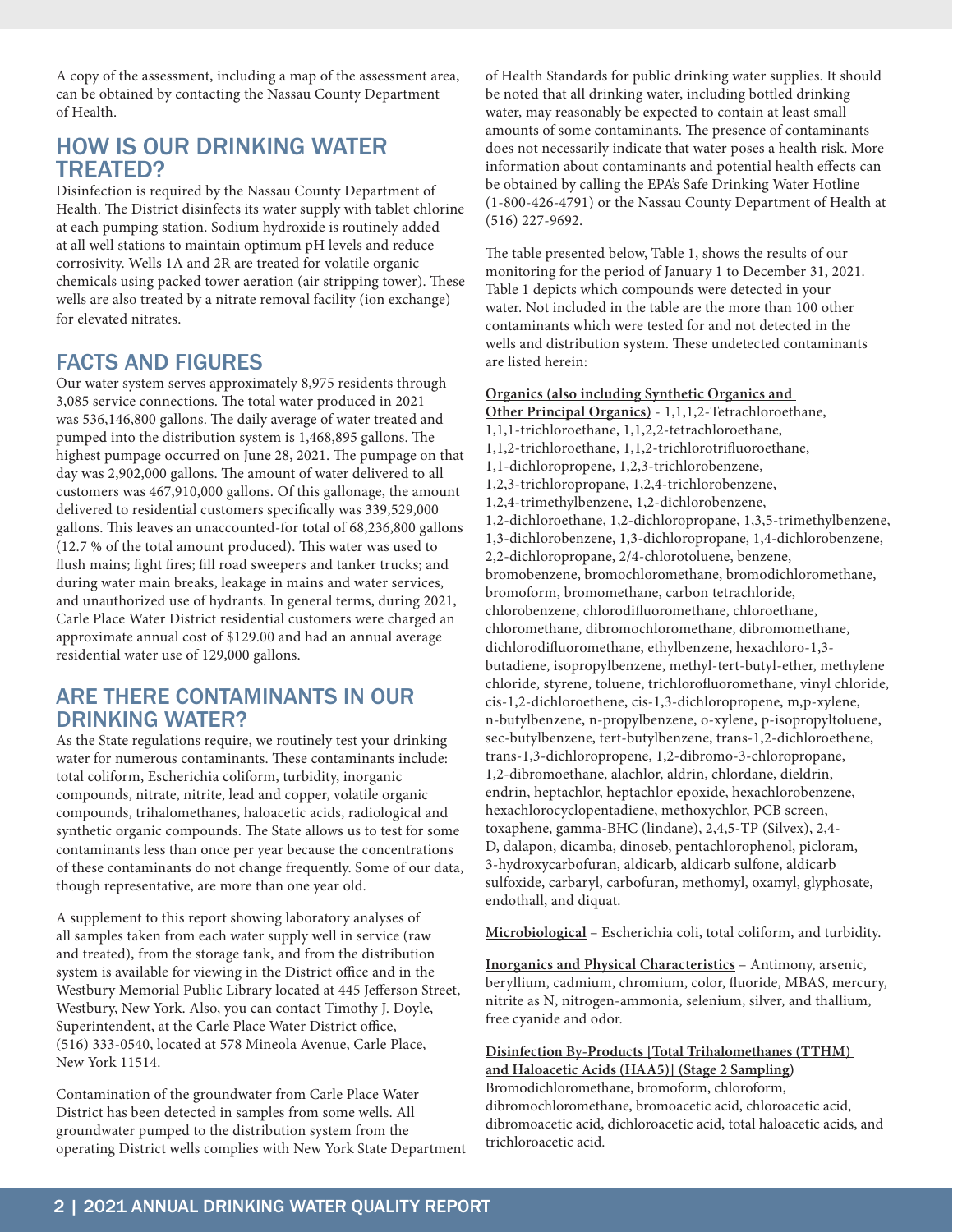The highest level of a contaminant that is allowed in drinking water is known as the Maximum Contaminant Level (MCL). The level of a contaminant below which there is no known or expected risk to health is known as the Maximum Contaminant Level Goal (MCLG). MCLGs allow for a margin of safety. The highest level of a disinfectant allowed in drinking water is known as the Maximum Residual Disinfectant Level (MRDL). There is convincing evidence that addition of a disinfectant is necessary for control of microbial contaminants. The level of a drinking water disinfectant below which there is no known or expected risk to health is known as the Maximum Residual Disinfectant Level Goal (MRDLG). MRDGLs do not reflect the benefits of the use of disinfectants to control microbial contamination. The concentration of a contaminant that, if exceeded, triggers treatment or other requirements that a water system must follow is known as the Action Level (AL).

Sampling for lead and copper contaminants is done every three years in accordance with the Federal Lead and Copper rule. The sampling results presented in this report are from the most recent lead and copper sampling that was done in 2020. Samples were collected from the distribution system at 22 sites and analyzed for lead and copper. Lead is measured in micrograms per Liter (ug/L). The Action Level (AL) for lead is 15 ug/L. The AL for lead was exceeded at two of the sites tested. The 90th percentile value of all 22 of the sites tested, however, did not exceed the AL for Lead throughout the District. Copper is measured in milligrams per liter (mg/L). The AL for copper is 1.3 mg/L and the MCLG for copper is 1.3 mg/L. The AL for copper was not exceeded at any of the sites tested.

The levels of lead and copper presented in Table 1 indicate the 90th percentile of those contaminants at the 22 sites tested. A percentile is a value on a scale of 100 that indicates the percent of a distribution that is equal to or below it. The 90th percentile is equal to or greater than 90% of the lead and copper values detected at your water system. Twenty-two samples were collected from your water system and the 90th percentile values of lead and copper were twentieth highest values for those contaminants. The 90th percentile for lead as shown in Table 1 is 1.2 ug/L and the 90th percentile for copper as shown in Table 1 is 0.06 mg/L.

Sampling for radiological contaminants is done every three years in accordance with Nassau County Department of Health Standards. The sampling results presented in this report are from the most recent radiological sampling that was done in 2021 for Wells 1A and 2R. Raw water samples were collected and analyzed for gross alpha and beta activities, radium 226, and radium 228. The maximum contaminant level for gross alpha activity in water is 15 pCi/L. The 2021 highest sampling result for gross alpha is 2.64 pCi/L. The state level of concern for beta particles is 50 pCi/L. The 2021 highest sampling result for gross beta is 2.86 pCi/L. The maximum contaminant level for combined radium 226/228 in water is 5 pCi/L. The 2021 highest calculated result for combined radium 226/228 is 2.09 pCi/L. The maximum contaminant level for uranium in water is 30 ug/L. The 2021 highest calculated result for uranium is 1.32 ug/L.

#### 2021 ANNUAL DRINKING WATER QUALITY REPORT - TABLE 1

| Contaminant                      | Violation<br>(Yes/No) | Date of<br>Sample | Level Detected<br>Avg / Max (Range) $_{(1)}$ | Unit<br>Measurement | MCLG or<br><b>MRDLG</b> | Regulatory<br>Limit (MCL or<br>MRDL) | Likely Source of Contamination                                                                 |  |  |  |  |  |
|----------------------------------|-----------------------|-------------------|----------------------------------------------|---------------------|-------------------------|--------------------------------------|------------------------------------------------------------------------------------------------|--|--|--|--|--|
| <b>Inorganic Contaminants</b>    |                       |                   |                                              |                     |                         |                                      |                                                                                                |  |  |  |  |  |
| Barium                           | No                    | 1/22/2021         | $0.0085(0.0075 - 0.0085)$                    | mg/L                | 2                       | $MCL - 2$                            | Discharge from metal refineries; Erosion of natural deposits                                   |  |  |  |  |  |
| Calcium                          | No                    | 4/15/2021         | $13.4(6.4-13.4)$                             | mg/L                | n/a                     | n/a                                  | Naturally occurring                                                                            |  |  |  |  |  |
| Chloride                         | No                    | 4/7/2021          | $42.3(13.8-42.3)$                            | mg/L                | n/a                     | <b>MCL-250</b>                       | Naturally occurring or indicative of road salt contamination                                   |  |  |  |  |  |
| Magnesium                        | No                    | 1/22/2021         | $3.4 (ND-3.4)$                               | mg/L                | n/a                     | n/a                                  | Naturally occurring                                                                            |  |  |  |  |  |
| Nickel                           | No                    | 4/28/2021         | $0.0025(0.00074 - 0.0025)$                   | mg/L                | n/a                     | n/a                                  | Naturally occurring                                                                            |  |  |  |  |  |
| Sodium                           | No                    | 4/7/2021          | $23.5(8.2-23.5)$                             | mg/L                | n/a                     | 20 / 270 (2)                         | Naturally occurring; Road salt; Water softeners; Animal waste                                  |  |  |  |  |  |
| Sulfate                          | No                    | 4/7/2021          | $18.4(5.4-18.4)$                             | mg/L                | n/a                     | <b>MCL</b> - 250                     | Naturally occurring                                                                            |  |  |  |  |  |
| Inorganic Contaminants (Nitrate) |                       |                   |                                              |                     |                         |                                      |                                                                                                |  |  |  |  |  |
| Nitrate as N                     | No                    | 9/24/2021         | $7.9(1.5-7.9)$                               | mg/L                | 10                      | $MCL - 10$                           | Runoff from fertilizer use; Leaching from septic tanks, sewage;<br>Erosion of natural deposits |  |  |  |  |  |
| Nitrate-Nitrite (as N)           | No                    | 9/24/2021         | $7.9(1.5-7.9)$                               | mg/L                | 10                      | $MCL - 10$                           | Runoff from fertilizer use; Leaching from septic tanks, sewage;<br>Erosion of natural deposits |  |  |  |  |  |
| Physical Characteristics         |                       |                   |                                              |                     |                         |                                      |                                                                                                |  |  |  |  |  |
| Calcium Hardness                 | No                    | 4/15/2021         | 33.5 (16.1-33.5)                             | mg/L                | n/a                     | n/a                                  | Naturally occurring                                                                            |  |  |  |  |  |
| Corrosivity                      | No                    | 4/15/2021         | $-2.99$ $[(-4.72) - (-2.99)]$                |                     | n/a                     | n/a                                  | Naturally occurring                                                                            |  |  |  |  |  |
| pH                               | No                    | 1/22/2021         | $7.85(7.81 - 7.85)$                          | units               | n/a                     | $7.5 - 8.5$ (3)                      | Naturally occurring                                                                            |  |  |  |  |  |
| <b>Total Alkalinity</b>          | No                    | 4/15/2021         | $20.3(7.1-20.3)$                             | mg/L                | n/a                     | n/a                                  | Naturally occurring                                                                            |  |  |  |  |  |
| <b>Total Dissolved Solids</b>    | No                    | 4/7/2021          | 158 (72-158)                                 | mg/L                | n/a                     | n/a                                  | Naturally occurring                                                                            |  |  |  |  |  |
| <b>Total Hardness</b>            | No                    | 1/22/2021         | $31.6(30.3 - 31.6)$                          | mg/L                | n/a                     | n/a                                  | Naturally occurring                                                                            |  |  |  |  |  |
| Disinfectant                     |                       |                   |                                              |                     |                         |                                      |                                                                                                |  |  |  |  |  |
| Chlorine Residual                | No                    | 3/2/2021          | $1.27(0.47-1.27)$                            | mg/L                | n/a                     | $MRDL - 4(4)$                        | Water additive used to control microbes                                                        |  |  |  |  |  |
| Volatile Organic Contaminants    |                       |                   |                                              |                     |                         |                                      |                                                                                                |  |  |  |  |  |
| 1,1 - Dichloroethene             | No                    | 9/24/2021         | $1.70(ND-1.70)$                              | ug/L                | n/a                     | $MCL - 5$                            | Discharge from industrial chemical factories                                                   |  |  |  |  |  |
| Trichloroethene                  | No                    | 9/24/2021         | $0.63$ (ND- $0.63$ )                         | ug/L                | n/a                     | $MCL - 5$                            | Discharge from industrial chemical factories                                                   |  |  |  |  |  |
| 1,1,1 Trichloroethane            | No                    | 3/22/2021         | $0.58$ (ND- $0.58$ )                         | ug/L                | n/a                     | $MCL - 5$                            | Discharge from metal degreasing sites and other factories.                                     |  |  |  |  |  |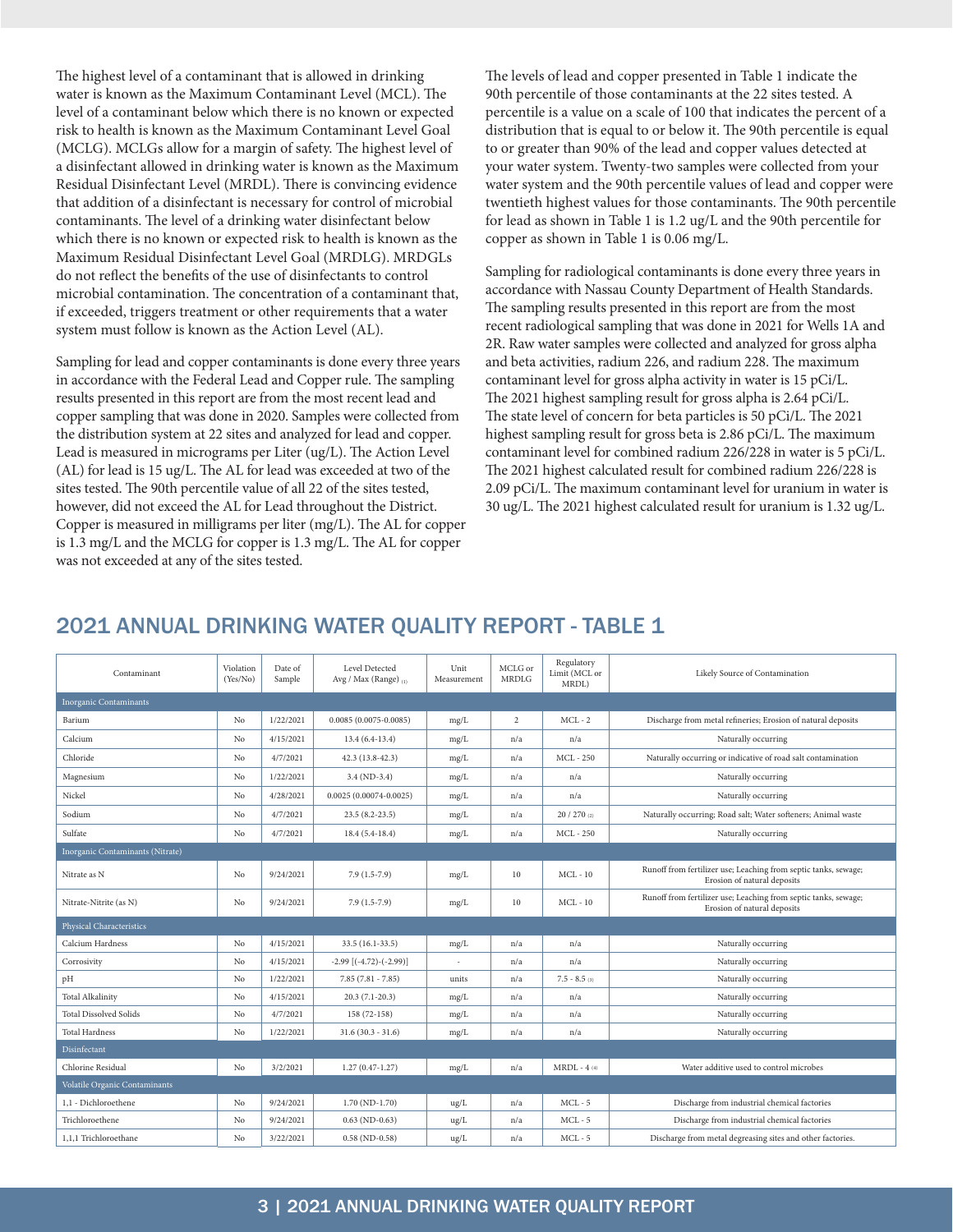## 2021 ANNUAL DRINKING WATER QUALITY REPORT - TABLE 1 (continued)

| Other Principal Organic Contaminant |                       |                   |                                       |                     |              |                          |                                                                                                                                            |  |  |  |  |  |
|-------------------------------------|-----------------------|-------------------|---------------------------------------|---------------------|--------------|--------------------------|--------------------------------------------------------------------------------------------------------------------------------------------|--|--|--|--|--|
| 1.1 - Dichloroethane                | No                    | 9/24/2021         | $2.7(ND-2.7)$                         | ug/L                | n/a          | $MCL - 5$                | Released into the environment as fugitive emissions; Degreasing agent                                                                      |  |  |  |  |  |
| <b>Disinfection Byproducts</b>      |                       |                   |                                       |                     |              |                          |                                                                                                                                            |  |  |  |  |  |
| Total Trihalomethanes               | No                    | 7/16/2021         | $0.75$ (ND-0.75)                      | ug/L                | n/a          | $MCL - 80$               | By product of drinking water chlorination needed to kill harmful organisms.<br>TTHMs are formed when source water contains organic matter. |  |  |  |  |  |
| Radioactive Contaminants            |                       |                   |                                       |                     |              |                          |                                                                                                                                            |  |  |  |  |  |
| Gross Alpha Activity                | No                    | 3/22/2021         | $2.64(-1.24-2.64)$                    | pCi/L               | $\bf{0}$     | $MCL - 15$               | Erosion of natural deposits                                                                                                                |  |  |  |  |  |
| Gross Beta                          | No                    | 12/22/2021        | $2.86(1.54-2.86)$                     | pCi/L               | $\mathbf{0}$ | 50(5)                    | Decay of natural deposits and man-made emissions                                                                                           |  |  |  |  |  |
| Combined Radium 226/228             | No                    | 12/22/2021        | $2.09(1.39-2.09)$                     | pCi/L               | $\mathbf{0}$ | $MCL - 5$                | Erosion of natural deposits                                                                                                                |  |  |  |  |  |
| Total Uranium                       | No                    | 3/22/2021         | $1.32(-0.62-1.32)$                    | $\text{ug/L}$       | $\mathbf{0}$ | $MCL - 30$               | Erosion of natural deposits                                                                                                                |  |  |  |  |  |
|                                     |                       |                   |                                       |                     |              |                          |                                                                                                                                            |  |  |  |  |  |
| 1.4 - Dioxane                       | No                    | 10/8/2021         | $0.82$ (0.083-0.82)                   | $\text{ug/L}$       | n/a          | $MCL - 1$                | Released into the environment from commercial and industrial sources and is<br>associated with inactive and hazardous waste sites.         |  |  |  |  |  |
| Perfluorooctanoic Acid              | No                    | 8/5/2021          | $5.8(ND-5.8)$                         | ng/L                | n/a          | $MCL - 10$               | Released into the environment from widespread use in commercial and<br>industrial applications.                                            |  |  |  |  |  |
| Perfluorooctanesulfonic Acid        | No                    | 8/5/2021          | $3.0 (ND-3.0)$                        | ng/L                | n/a          | $MCL - 10$               | Released into the environment from widespread use in commercial<br>and industrial applications.                                            |  |  |  |  |  |
|                                     |                       |                   |                                       |                     |              |                          |                                                                                                                                            |  |  |  |  |  |
| Perfluoroheptanoic Acid             | No                    | 4/7/2021          | $2.6(ND-2.6)$                         | ng/L                | n/a          | MCL-50,000               | Released into the environment through consumer products<br>and industrial processes                                                        |  |  |  |  |  |
| Perfluorohexanesulfonic Acid        | No                    | 6/2/2021          | $2.7 (ND-2.7)$                        | ng/L                | n/a          | MCL - 50,000             | Released into the environment through consumer products<br>and industrial processes                                                        |  |  |  |  |  |
| Lead and Copper Contaminants        | Violation<br>Yes / No | Date of<br>Sample | 90th Percentile<br>and Range          | Unit<br>Measurement | <b>MCLG</b>  | Regulatory<br>Limit (AL) | Likely Source of Contamination                                                                                                             |  |  |  |  |  |
| Copper                              | No                    | 7/7/2020          | $0.06(0.009 - 0.0087)$ <sub>(7)</sub> | mg/L                | 1.3          | $AL - 1.3$               | Corrosion of household plumbing systems; Erosion of natural deposits                                                                       |  |  |  |  |  |
| Lead                                | No                    | 7/5/2020          | 1.2 (<1.0-14.4) $\ldots$              | $\text{ug/L}$       | $\mathbf{0}$ | $AL - 15$                | Corrosion of household plumbing systems; Erosion of natural deposits                                                                       |  |  |  |  |  |

#### **Notes:**

(1) When compliance with the MCL is determined more frequently than annually, the data reported is the highest average or maximum of any of the sampling points used to determine compliance and the range of detected values.

(2) Water containing more than 20 mg/L of sodium should not be used for drinking by people on severely-restricted sodium diets. Water containing more than 270 mg/L of sodium should not be used for drinking by people on moderately-restricted sodium diets..

(3) Nassau County Department of Health regulatory guideline.

- (4) The value presented represents the Maximum Residual Disinfectant Level (MRDL). MRDLs are not currently regulated, but in the future they will be enforceable in the same manner as MCLs.
- (5) The State considers 50 pCi/L to be the level of concern for beta particles.
- (6) The Unregulated Contaminant Monitoring Rule 3 (UCMR3) is a US EPA water quality sampling program which monitors unregulated but emerging contaminants in drinking water. The results of the sampling will determine if such contaminants will need to be regulated in the future.
- (7) The levels represent the 90th percentile and range of values of the 22 sites tested. A percentile is a value on a scale of 100 that indicates the percent of a distribution that is equal to or below it. The 90th percentile is equal to or greater than 90% of the copper and lead values detected at your water system. In this case, twenty-two samples were collected at your water system and the 90th percentile values were the twentieth highest values for copper (0.06 mg/L) and lead (1.2 ug/L). The action levels for copper and lead were not exceeded at any of the sites tested.

#### **Definitions:**

**MCL:** Maximum Contaminant Level; The level of a contaminant in drinking water. MCLs are set as close to the MCLG as feasible.

**MCLG:** Maximum Contaminant Level Goal; The level of a contaminant in drinking water below which there is no known or expected risk to health. MCLGs allow for a margin of safety. **MRDL:** Maximum Residual Disinfectant Level; The highest level of a disinfectant allowed in drinking water. There is convincing evidence that addition of a disinfectant is necessary for control of microbial contaminants.

**MRDLG:** Maximum Residual Disinfectant Level Goal; The level of a drinking water disinfectant below which there is no known or expected risk to health. MRDLGs do not reflect the benefits of the use of disinfectants to control microbial contamination.

**AL:** Action Level; The concentration of a contaminant which, if exceeded, triggers treatment or other requirements which a water system must follow.

**ND:** Non-Detects, laboratory analysis indicates that the constituent is not present.

**mg/L:** Milligrams per Liter; Corresponds to one part of liquid in one million parts of liquid (parts per million - ppm).

**ug/L:** Micrograms per Liter; Corresponds to one part of liquid in one billion parts of liquid (parts per billion - ppb).

**ng/L:** Nanograms per Liter; Corresponds to one part of liquid in one trillion parts of liquid (parts per trillion - ppt).

**pCi/L:** Picocuries Per Liter; A measure of the radioactivity in water.

**n/a:** not applicable; i.e., no value is assigned by regulatory authorities.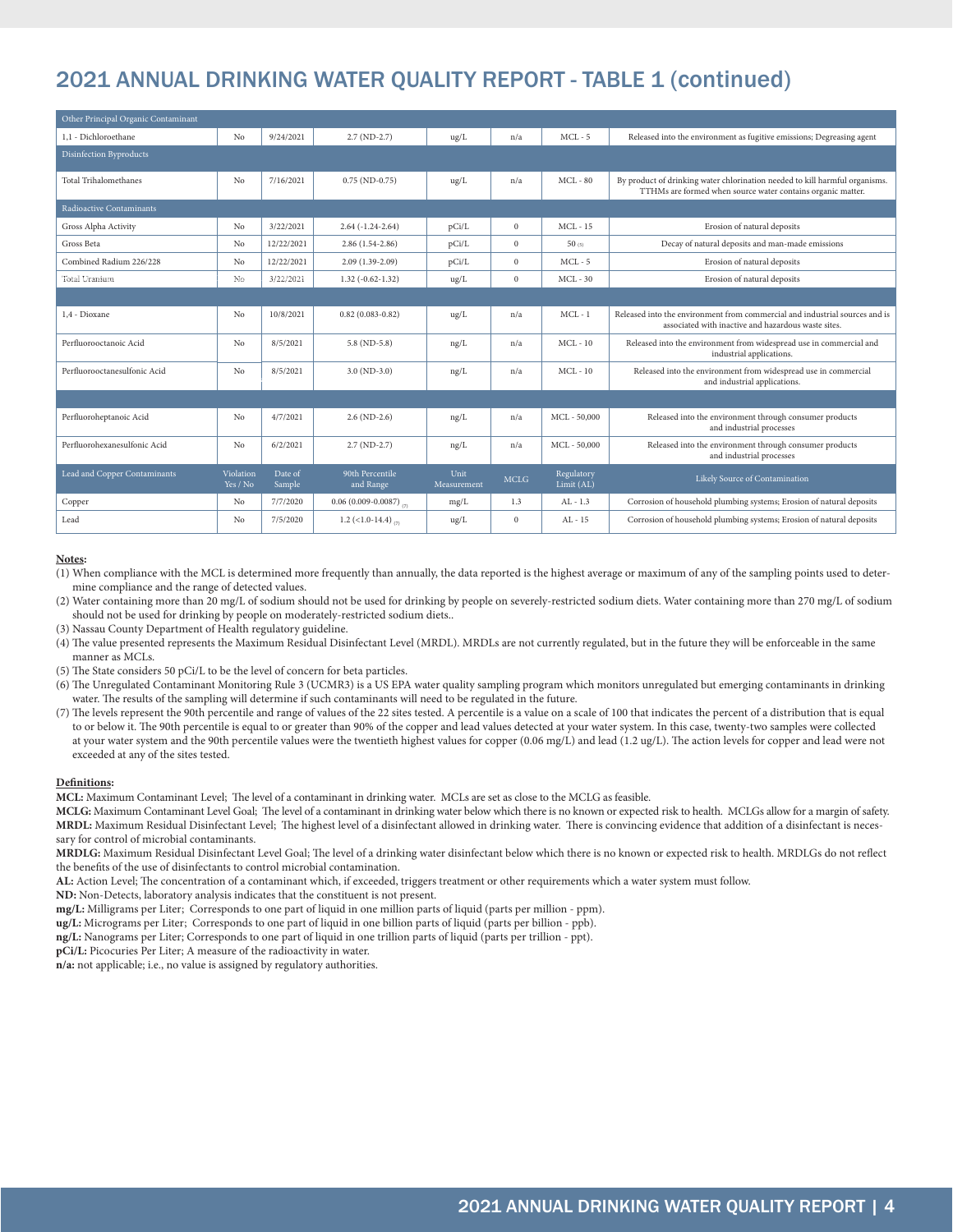#### WHAT DOES THIS INFORMATION MEAN?

As you can see by Table 1, our system had no violations. We have learned through our testing that some contaminants have been detected; however, these contaminants were detected below New York State requirements.

Although nitrate was detected below the MCL, it was detected at 7.9 mg/L which is greater than one-half of the MCL. Therefore, we are required to present the following information on nitrate in drinking water:

Nitrate in drinking water at levels above 10 mg/L is a health risk for infants of less than six months of age. High nitrate levels in drinking water can cause blue baby syndrome. If you are caring for an infant, you should ask for advice from your health care provider.

We also are required to present the following information on lead in drinking water:

If present, elevated levels of lead can cause serious health problems, especially for pregnant women and young children. Lead in drinking water is primarily from materials and components associated with service lines and home plumbing. The Carle Place Water District is responsible for providing high quality drinking water, but cannot control the variety of materials used in plumbing components. When your water has been sitting for several hours, you can minimize the potential for lead exposure by flushing your tap for 30 seconds to 2 minutes before using water for drinking or cooking. If you are concerned about lead in your water, you may wish to have your water tested. Information on lead in drinking water, testing methods, and steps you can take to minimize exposure is available from the Safe Drinking Water Hotline or at www.epa.gov/safewater/lead.

#### IS OUR WATER SYSTEM MEETING OTHER RULES THAT GOVERN OPERATIONS?

When a public water system (PWS) is issued a deferral, the water system agrees to a schedule for corrective action and compliance with the new PFOS, PFOA or 1,4-dioxane MCLs. In exchange, the New York State Department of Health (the Department) agrees to defer enforcement actions, such as assessing fines, if the PWS is meeting established deadlines. Deferral recipients are required to update the Department and the Nassau County Department of Health each calendar quarter on the status of established deadlines. The Department can resume enforcement if the agreed upon deadlines are not met. We have interconnections that allow us to take water from a PWS that is currently operating under a deferral. The interconnections are with the Village of Mineola, the Village of Garden City, the Westbury Water District, and the Village of Old Westbury. These interconnections give the Carle Place Water District the capacity to utilize water in emergencies, if available.

The Village of Mineola has received a deferral from the New York State Department of Health (NYSDOH) for the new 1,4-dioxane, perfluorooctanoic acid (PFOA), and perfluorooctane sulfonic

acid (PFOS) MCLs in order to meet the changes in potable water requirements. The Village of Mineola was granted an MCL deferral for 1,4-dioxane, PFOA, and PFOS in 2020 because it has been proactive in its efforts to establish and implement an action plan for managing the above-referenced compounds. Information about the Village of Mineola's deferral and established deadline can be found at https://www.mineola-ny.gov/home/news/2020 mineola-emerging-contaminants-deferral-public-notice.

The Village of Garden City has received a deferral from the NYSDOH for the new 1,4-dioxane, PFOA, and PFOS MCLs in order to meet the changes in potable water requirements. The Village of Garden City was granted an MCL deferral for 1,4-dioxane, PFOA, and PFOS in 2020 because it has been proactive in its efforts to establish and implement an action plan for managing the above-referenced compounds. Information about the Village of Garden City's deferral and established deadline can be found at https://www.gardencityny.net/vertical/ Sites/%7B82C80390-C4CA-486E-AA10-408538E064A1%7D/ uploads/Deferral\_Public\_Notification\_2.11.21.pdf.

The Westbury Water District has received a deferral from the NYSDOH for the new 1,4-dioxane, PFOA, and PFOS MCLs in order to meet the changes in potable water requirements. The Westbury Water District was granted an MCL deferral for 1,4-dioxane, PFOA, and PFOS in early 2021 because it has been proactive in its efforts to establish and implement an action plan for managing the above-referenced compounds. Information about the Westbury Water District's deferral and established deadline can be found at http://westburywaterdistrict.com/ images/deferral\_notice.pdf.

The Carle Place Water District will update the status of these interconnections at the following web address, https:// www.carleplacewater.org, to indicate if they are active. The interconnections with the water suppliers that have deferrals are normally closed throughout the year and only opened in a water emergency to maintain system pressure. The District did not utilize any interconnections in 2021.

#### DO I NEED TO TAKE SPECIAL PRECAUTIONS?

Although our drinking water met or exceeded state and federal regulations, some people may be more vulnerable to diseasecausing microorganisms or pathogens in drinking water than the general population. Immuno-compromised persons, such as persons with cancer undergoing chemotherapy, persons who have undergone organ transplants, people with HIV/AIDS or other immune system disorders, some elderly, and infants can be particularly at risk from infections. These people should seek advice from their health care provider about their drinking water. EPA/CDC guidelines on appropriate means to lessen the risk of infection by Cryptosporidium, Giardia, and other microbial pathogens are available from the Safe Drinking Water Hotline (1-800-426-4791).